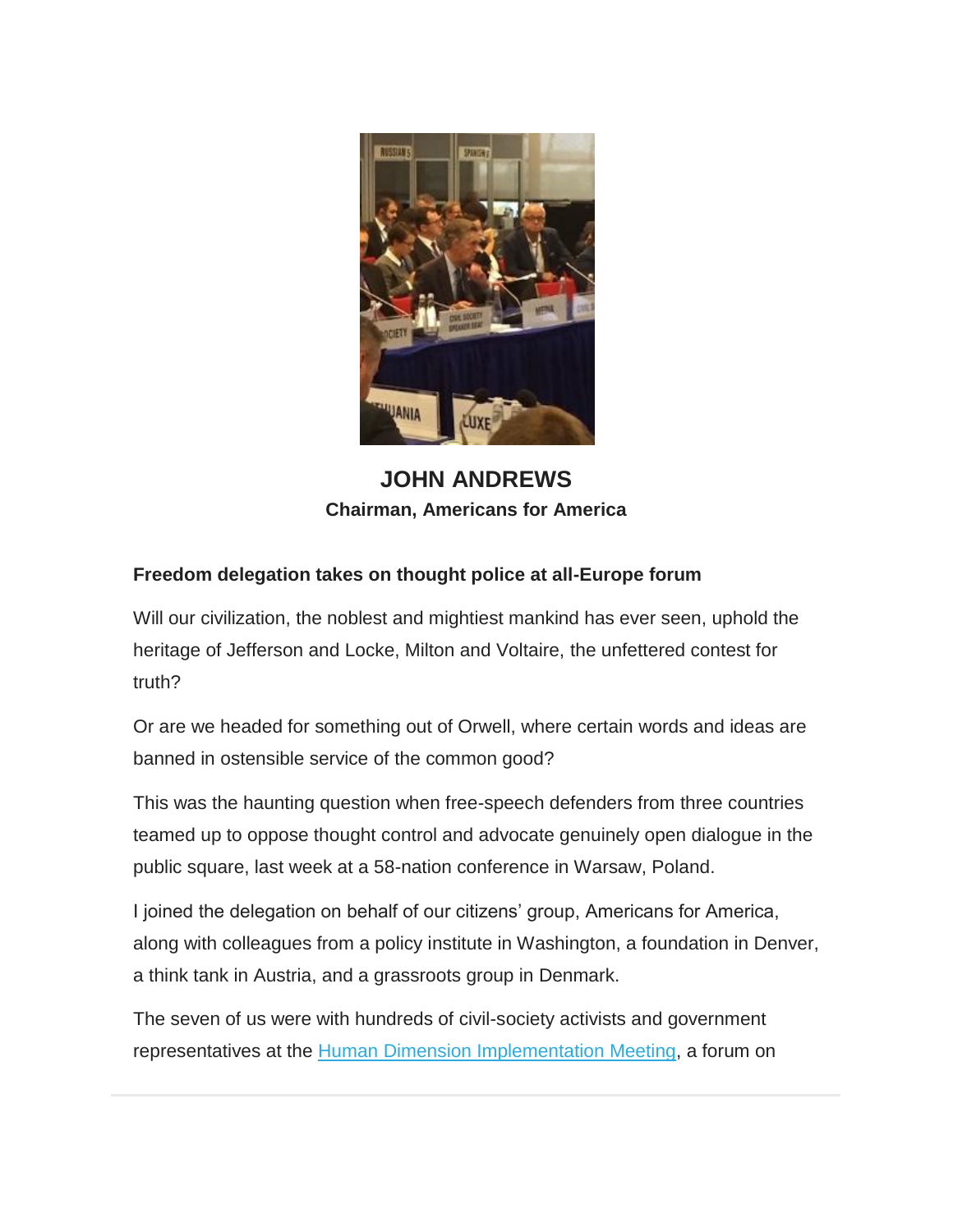human rights held annually by the Organization on Security and Cooperation in Europe (OSCE).



What I observed there bore out the dark irony friends had warned me about -OSCE's proud legacy as a champion of human freedom, a product of the 1975 Helsinki Accords that helped the West defeat Soviet totalitarianism, risks morphing into an instrument of Orwellian repression in the guise of policing hate speech.

Our group took on the thought nannies during three days of the two-week conference, September 13-15, when plenary sessions were addressing such benign-seeming topics as equal rights, fundamental freedoms, tolerance, and nondiscrimination.

[Read the full report including my three talks at the forum](http://backboneamerica.us13.list-manage.com/track/click?u=7100c74426c71e38fc1e16eac&id=4638ae2dc8&e=c48df37242)

[Read my latest story in the Senator Leland series](http://backboneamerica.us13.list-manage.com/track/click?u=7100c74426c71e38fc1e16eac&id=7b515ec76a&e=c48df37242)

[Get updates from our blog](http://backboneamerica.us13.list-manage.com/track/click?u=7100c74426c71e38fc1e16eac&id=9d5afcba17&e=c48df37242)